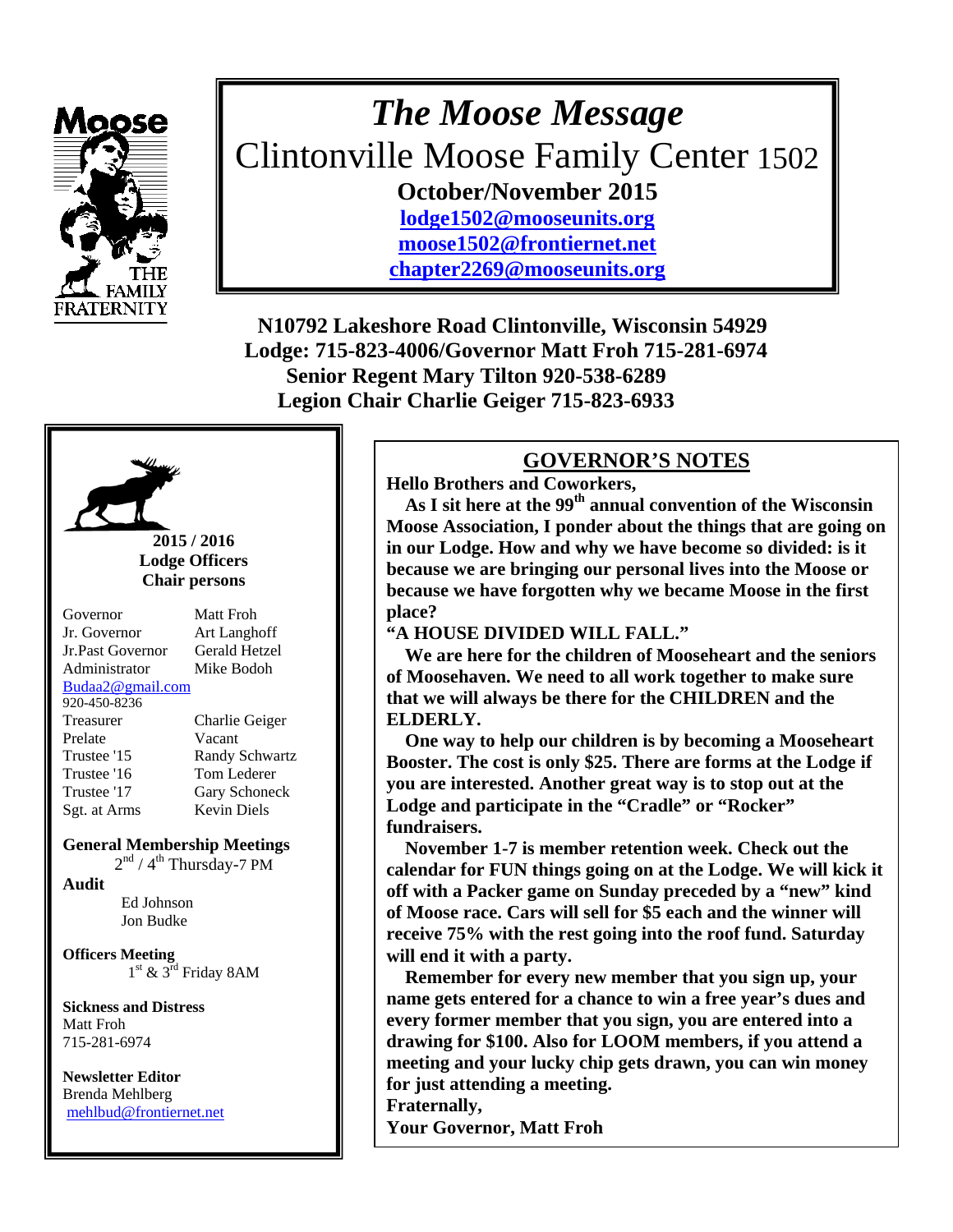#### **LODGE OFFICE**

The Lodge office/administrator will be at the Lodge on Mondays 10am -12pm for change of addresses, questions, pay dues or help you may need. The Lodge's e-mail [lodge1502@mooseunits.org](mailto:lodge1502@mooseunits.org)  Phone 715-823-4006 On Monday holidays, office open Tuesday morning.



**2015/2016 Officers & Chairs**  Senior Regent Mary Tilton 920-538-6289 Junior Regent Amy Bodoh Secretary/Treasurer Gerry Raddatz Recorder/Sickness & Distress Brenda Mehlberg715-823-3046 Junior Graduate Regent Ann Moericke Guide Rose Bowers Assistant Guide Linda Wanta Chairmen: Membership/Retention Becky Puliatchk Community Service Carol Schaefer Activities/Sports Diane Froh Mooseheart/Moosehaven Rose Peeters

Higher Degrees June Bush



#### **LEGION CHAIR NOTES**

**Brothers and Coworkers,** 

 **Thank you for your support in the Legion activities for the past months.** 

 **Upcoming events for October: the Moose Legion 142 celebration meeting will be held on October 10 in Clintonville. The Legion 142 board will meet at 1pm with all Legion members meeting at 2pm. The Lodge will have a steak fry that same night starting at 4pm. Please support the Lodge by attending the steak fry.** 

 **There is a Legion breakfasts on October 11 and November 8. Please, let's see many of you there.** 

**Fraternally,** 

**Legion Chair Charlie Geiger** 

**PS, due to increases in food costs and that the price of the breakfast buffet with the many options, there will be a price increase to \$8/age 13+, \$4/ages 4-12 and free for under age 4.**

### **FROM SOCIAL QUARTERS MANAGER**

 **We will be opening up for Packer games on Sundays (1 hour prior to game start until 1 hour after game ends) and we will be open on Thanksgiving evening for the 7:30pm game.** 

 **For the months of October and November, we are rolling back prices on rail mix drinks and beer for every Saturday night (EXCEPT for the steak fry October 10) and Sundays for Packer games. Rail drinks will be only \$1.50 and all beer will be only \$1.00. These special drink prices will be also used for our Thanksgiving night Packer party.** 

 **It's a Rocky Horror Picture Show themed Halloween party, October 31 at the Moose! There will be drink specials, prizes, giveaways and food. The movie will be shown at 7:30pm. Door opens at 6pm. Come join the fun dressed in costume or as one of the characters from Rocky Horror Picture Show.** 

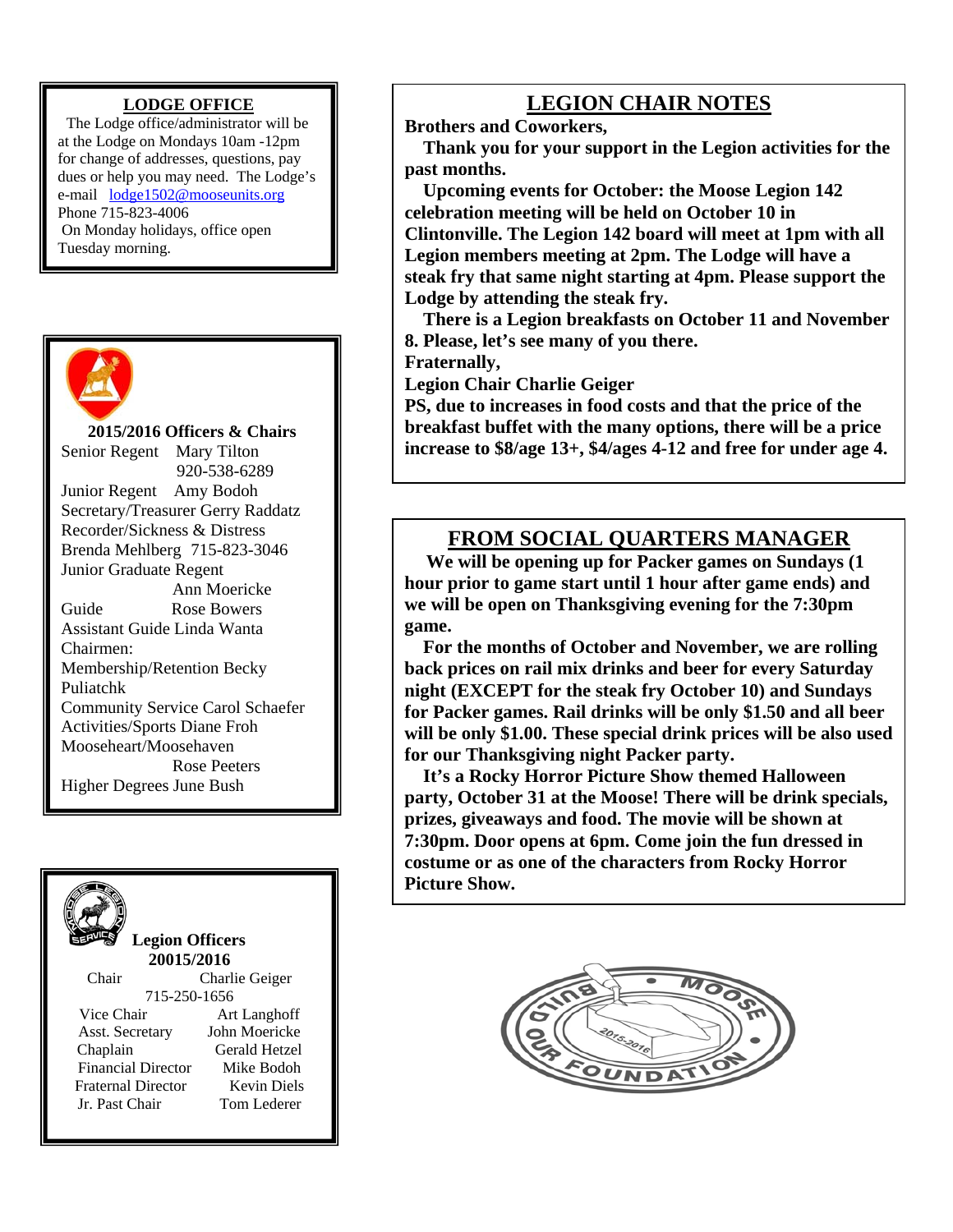# **MOOSE - Build Our Foundation**

May 1, 2015 - April 30, 2016

Building our membership to make the Moose stronger at the core level will be our commitment during the "Moose - Build Our Foundation" campaign year.

Last vear we emphasized the children at Mooseheart, our seniors at Moosehaven, and the communities in which we serve during the "Moose - Back to Basics" campaign. This year we will focus on growing our lodges and chapters, our foundation, in order to support these core values.



Lodge & Chapter Pin (red)

#### Sian 1 Member

Moose - Build Our Foundation lapel pins are presented by your lodge, chapter or Moose Legion to members that sponsor their first member during this campaign.





Moose Legion Pin (purple)

#### Sign 5 Members

Help replace the flooring in the Indoor Playroom at the Student Center at Mooseheart.

Funds will be donated for every man, woman or Moose Legionnaire who qualifies by signing 5 members courtesy of your State Association, the Women of the Moose and the Moose Legion.



#### **MOOSE WEBSITES**

**Clintonville Moose Family Center which includes this newsletter: [www.frontiernet.net/~cpted](http://www.frontiernet.net/%7Ecpted) Wisconsin Moose Association [www.wismoose.org](http://www.wismoose.org/) Moose Charities [www.moosecharities.org](http://www.moosecharities.org/) Moose International [www.mooseintl.org](http://www.mooseintl.org/) Moose International can be used to pay your dues on-line or see what's happening at Mooseheart and Moosehaven. You now need to enter your last name and 2014 is the code.** 

#### **ATV RAFFLE**

 **Mark Gaigg from Manawa was the 1st place prize winner and took the cash option. He is pictured receiving his check from Administrator Mike Bodoh. 2nd prize went to Shelly Haese. A full list of winners is available at the Lodge.** 

 **The Lodge gave a bottle of rail liquor to any person that sold 200 books of tickets. Our top 2 sellers were Charlie Geiger and John Moericke. Each donated their bottle to the Lodge for a future raffle. Thanks to both of them.**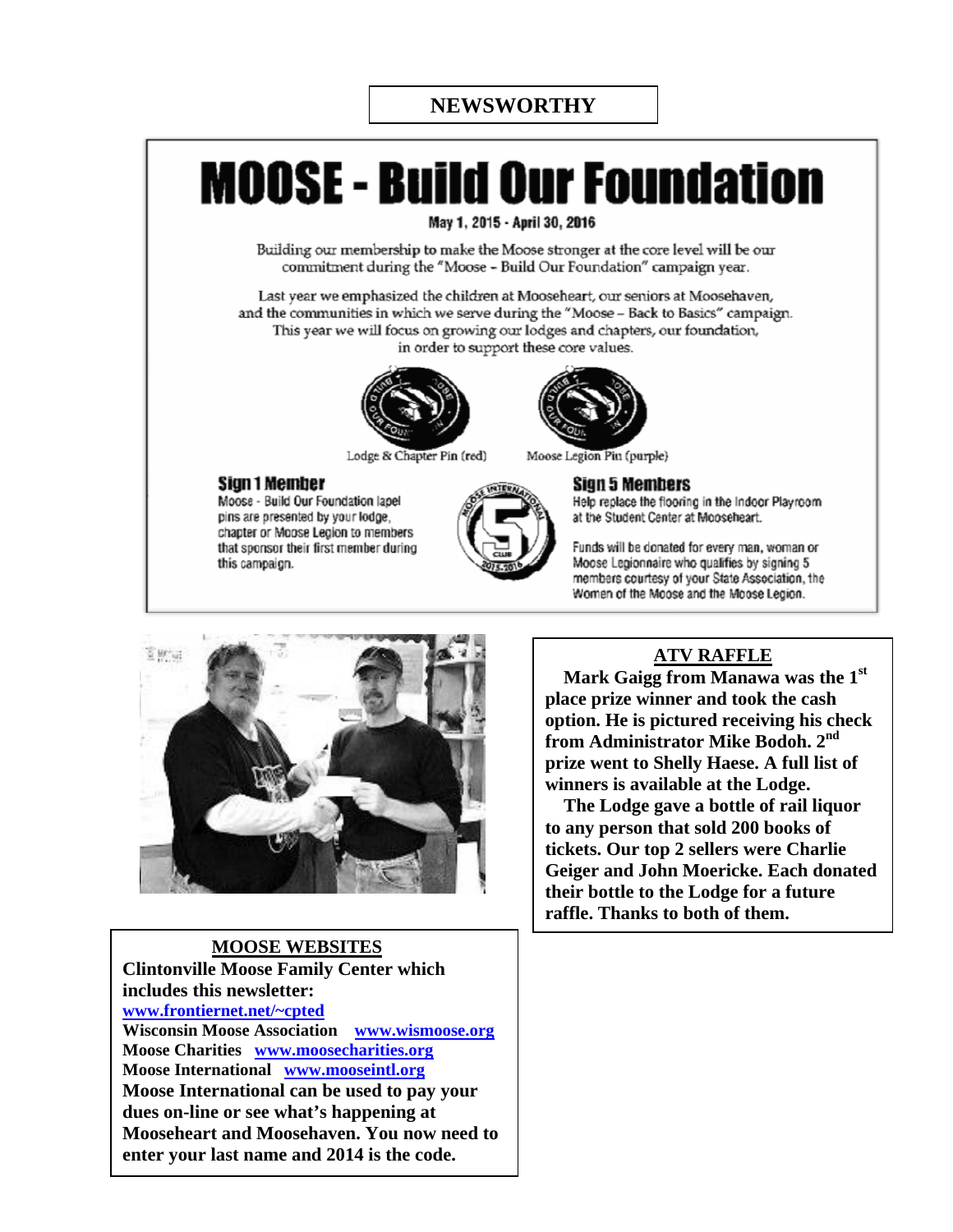#### **NEWSWORTHY**

#### **BINGO**

 **Bingo is on October 13 and November 10. The cost is \$20 for 14 games with additional chances to win more. The Moose ball is worth \$36 in October. Game 9 is always "M" for Moose. It can pay out additional money if it gets hit in 31 or fewer numbers called.** 

 **October special for members: bring in one or more "never played before at the Moose members" and receive the regular games of \$15 for only \$10. You may transfer that savings on to the new member if you choose. If you bring in more than one, then you will receive credit for the next month's games as well. The maximum however, is 2 months.** 

 **It is open to the public and our members. Bingo begins at 6pm. You are generally done at or before 9pm.** 

 **The Legion is in charge of the food for October and the Lodge for November. WE NEED MORE HELP AT BINGO!** 

#### **E-MAIL NEWSLETTER**

 **If you would like to get the newsletter sent to you by e-mail, please send an e-mail to [mehlbud@frontiernet.net](mailto:mehlbud@frontiernet.net). This can help alleviate postage costs.** 

#### **HELP NEEDED**

 **Help is needed at the Lodge. If you can help in any way, please contact the Lodge. Bartenders, kitchen and outside yard work. Just remember, "A BURDEN CARRIED BY ONE IS LIGHTENED BY MANY."** 

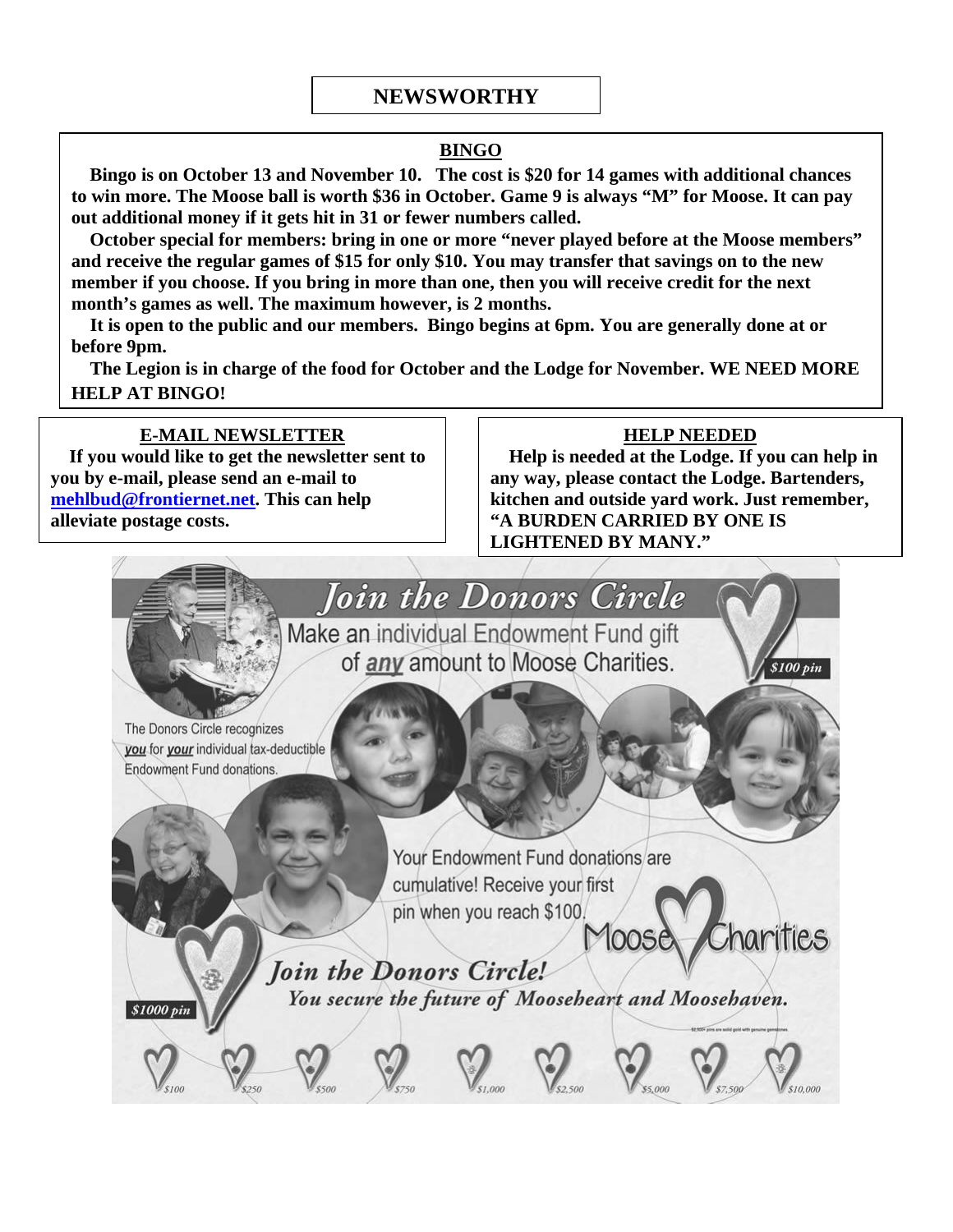#### **NEWSWORTHY**

#### **MOOSEHEART BUS**

 **The Green Bay Lodge will be running a bus to Mooseheart for the tree lighting ceremony on Saturday, December 5. The cost is aproximately \$40 per We are waiting for detailed information from Green Bay. If you are interested, contact Brenda Mehlberg. The deadline is November 14. The trip includes donuts at the GB Lodge, bus trip, lunch with the Mooseheart seniors, Moose store, House of God service, tree lighting, a tour of the Christmas lights display and dinner at another Lodge. We leave Green Bay around 6am and return between 10-midnight. This is a great opportunity to see the campus!** 

#### **KIDS' CHRISTMAS GIFTS**

 **We are collecting Christmas gifts (\$10-15) for our kids' Christmas party. Please drop them off by December 5. Wrap them and mark them with gender and age. Leftover gifts will be given to the Goodfellows.** 

#### **COATS FOR KIDS**

 **We are again collecting winter gear for kids. Bring in gently used or new coats, snow pants, scarves, mittens and gloves to help a child in need stay warm this winter. Please drop clothing in the bin in the entryway by December 5.** 

#### **SNOWBIRDS**

 **For those of you that are snowbirds, please contact me when you head south to let me know if you wish to receive the newsletter at your winter location. If you want it stopped while you're away, we can do that too. Brenda Mehlberg 715-823-3046.** 

#### **GOODFELLOWS**

 **We are also again accepting donations of canned and dry goods and toys (unwrapped) for the Goodfellows until December 12. We are in need of help to sort, pack and distribute the Christmas boxes for those in need. The volunteer hours are Tuesday through Thursday December 15-17 from 9 am to noon each day at Clintonville Lanes. If you have any questions, please contact Tom Lederer at 715-823-6272 or TDLederer@ charter.net.** 

#### **MEMBERSHIP RETENTION WEEK**

 **Membership retention week is November 1-7. The schedule of events:** 

**Sunday, November 1: Packer game/party and Moose races. 6-10pm. Monday, November 2: Phone-a-thon/new members. 4-6pm. New member night. Tuesday, November 3: phone-a-thon expired 4-6pm. Wednesday, November 4: game night/expired members get together. 5- 8pm. Thursday, November 5: fraternal night** 

**Friday, November 6: morning coffee-new members 10am, fish fry/food drive. 5-9pm Saturday, November 7: Lodge improvement day, member party 5-11pm.** 

**Food drive: Bring in 2 non-perishable food items for the Goodfellows and receive a free drink.** 

 **The top woman to bring in new members will receive a gift certificate for \$25.**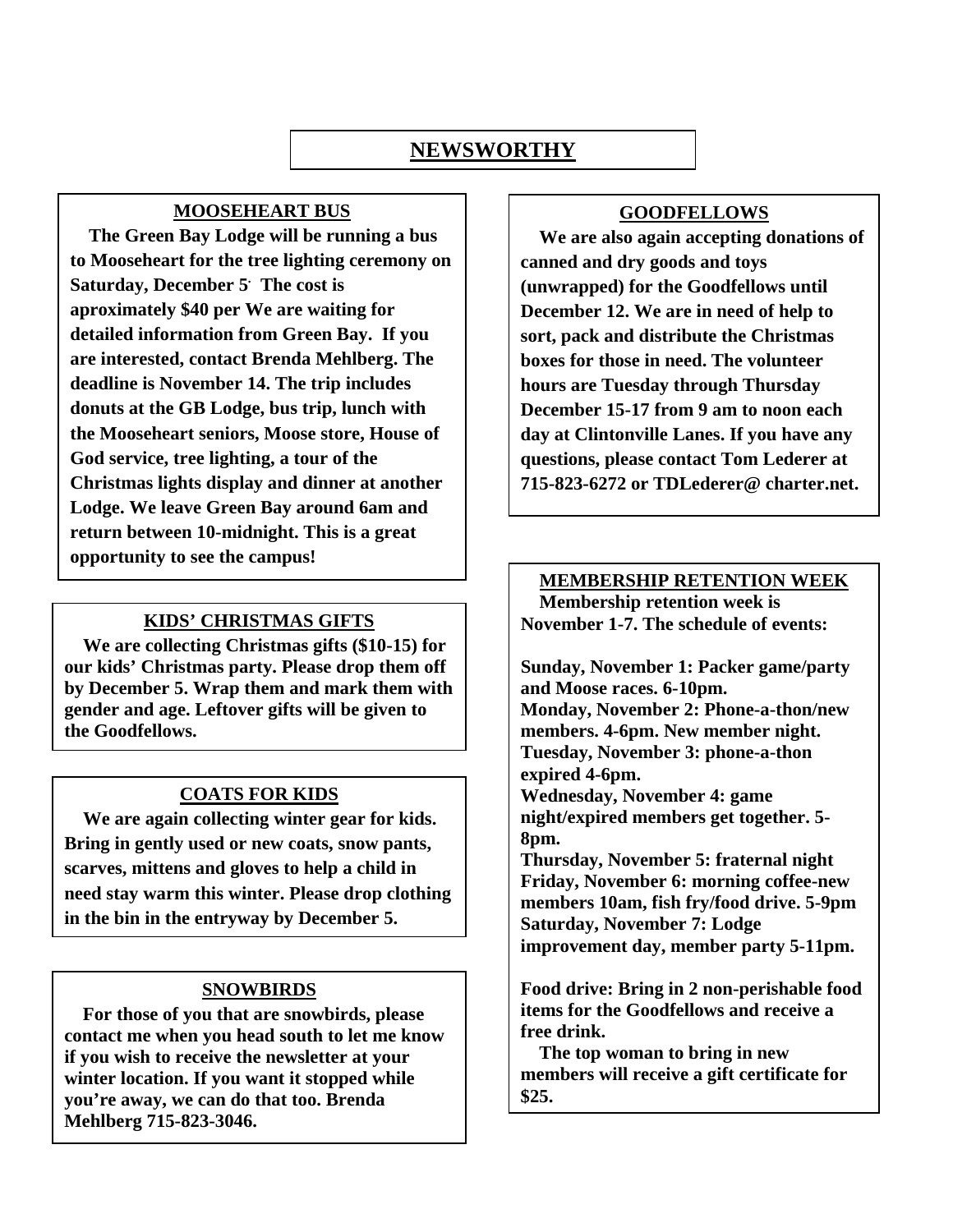### **EVENTS & HAPPENINGS**

#### **BAG RAFFLE**

 **The Mooseheart/Moosehaven committee will be holding a fall holiday bag raffle. It will start up soon. Pick an envelope for \$3 which contains 20 tickets. Drop tickets in bags of the items you like. The drawing will be on October 11 at 11am during the breakfast. If you will not be present, put your name and phone number on the envelope and leave it at the Lodge. Please come and get some nice items!** 

#### **THANKSGIVING BASKET RAFFLE**

 **The Higher Degree committee will be raffling off a Thanksgiving dinner basket. The drawing will be held after the WOTM meeting on November 19. Tickets will be \$2 each/3 for 5. Have your dinner supplied at the cost of tickets! STATE GOLF MEETING**

#### **PIE SALE**

 **The Women of the Moose are selling pies. Pies are available at the Lodge. Regular pies are \$7 and deep dish are \$12. Choices are apple, blueberry, peach, mixed fruit or caramel apple.** 

#### **HIGHWAY CLEANUP**

 **Highway cleanup will be held on Saturday, October 3 at 9:01am. We will meet at Clintonville Lanes. When we're done, breakfast will be served at the Moose for volunteers. The more that participate, the faster the job gets done. Bring a relative or friend.** 

#### **GERMAN DINNER**

 **The German dinner will be held on Saturday, October 24 from 5-8pm. Tickets are \$10 before October 19. PLEASE let us know in advance so we can prepare. Come join us for a great meal!** 

#### **STEAK/PORK STEAK FRY**

 **The Lodge is having a steak/pork steak fry on Saturday, October 10 from 4-8pm. Tickets are available at the Lodge. The cost for steak is \$14 in advance/\$16 at the door. Pork steak is \$7 in advance/\$9 at the door. Advance tickets must be purchased by October 2. Burgers and fries will be available for the kids. Call Gerald Hetzel at 715-754-2542 or the Lodge at 715-823-4006 for advance tickets.** 

 **We need workers for bartending, cooking, dining room and cleanup. Let someone at the Lodge know if you can help. The steak fry is open to all members and guests and family members.** 

 **Clintonville will be hosting the state golf outing in July 2016. Our first planning meeting will be held on Friday, October 16 at 11am. If you are interested in helping, please attend the meeting. This is a large undertaking and we can use all the help we can get We will need help at the golf course as well as the Lodge.** 

#### **DISTRICT MEETINGS**

 **The next District meeting will be held on Saturday, November 14 in Clintonville. District officers will meet at noon and members at 1pm. Lunch will be served at noon. This is open to all men and women members of our Lodge. Let's have a good showing from Clintonville.** 

#### **WOTM ACTIVITIES MEETINGS**

 **The WOTM will have activities after the 1st meetings of the month. October 8 will be trivia questions and November 5 will be wacky hat day.**